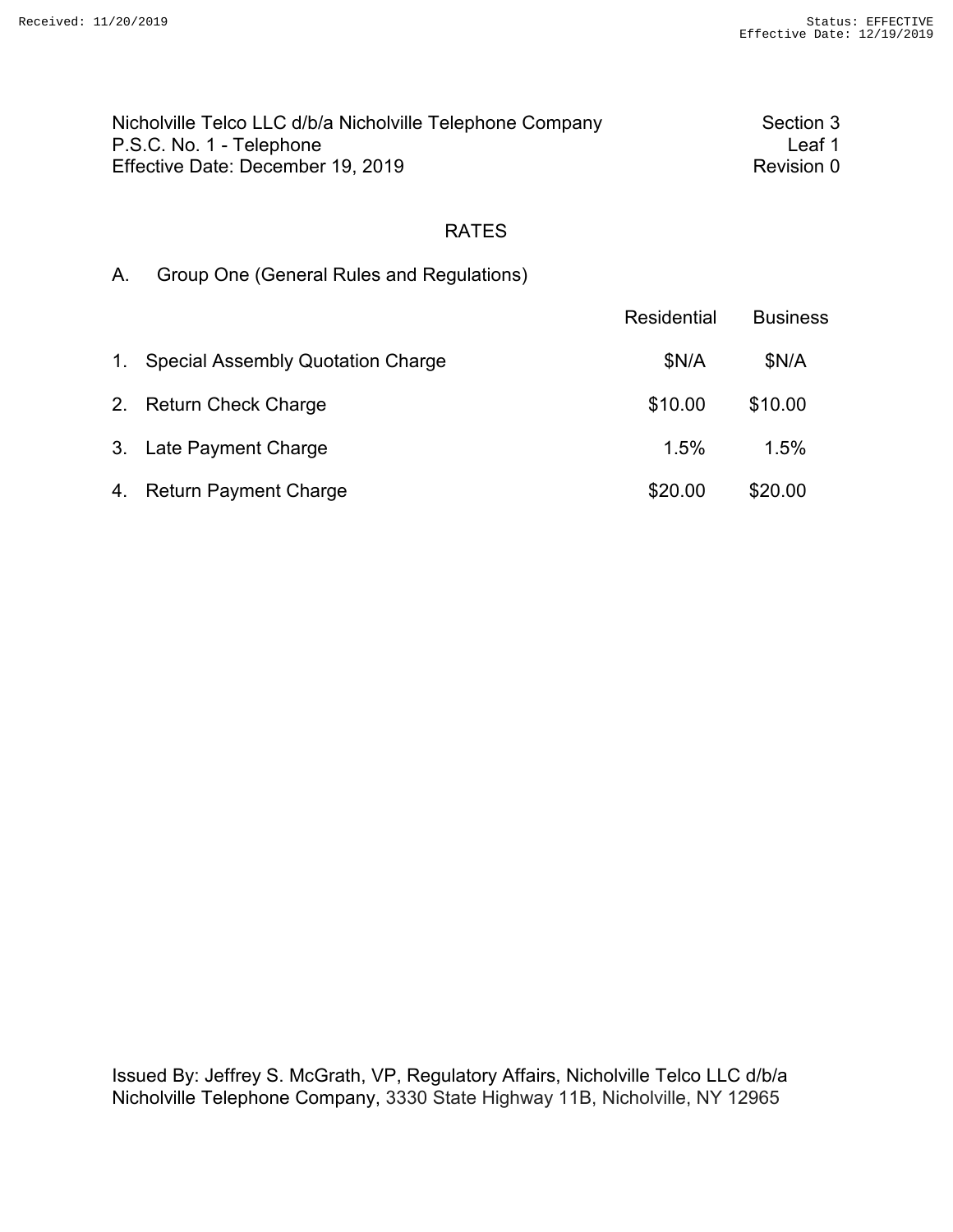|           | Nicholville Telco LLC d/b/a Nicholville Telephone Company<br>P.S.C. No. 1 - Telephone |             | Section 3<br>Leaf <sub>2</sub> |
|-----------|---------------------------------------------------------------------------------------|-------------|--------------------------------|
|           | Effective Date: December 19, 2019                                                     |             | Revision 0                     |
|           |                                                                                       |             |                                |
| <b>B.</b> | <b>RATES</b><br><b>Group Two (Connection Charges)</b>                                 |             |                                |
|           |                                                                                       | Residential | <b>Business</b>                |
| 1.        | Service Order Charge.                                                                 | \$30.00     | \$40.00                        |
| 2.        | <b>Record Order Charge</b>                                                            | \$15.00     | \$15.00                        |
| 3.        | Central Office Line Charge.                                                           | \$N/A       | \$N/A                          |
| 4.        | Line Change Charge.                                                                   | \$N/A       | \$N/A                          |
| 5.        | <b>Premises Visit Charge</b>                                                          | \$N/A       | \$N/A                          |
| 6.        | Network Interface Jack                                                                |             |                                |
|           | <b>Installation Charge</b>                                                            | \$N/A       | \$N/A                          |
| 7.        | <b>Rewire Charge</b>                                                                  | \$N/A       | \$N/A                          |
| 8.        | Maintenance Service Charge                                                            |             |                                |
|           | Flat Rate.                                                                            | \$40.00     | \$40.00                        |
|           | <b>First Hour</b>                                                                     | \$N/A       | \$N/A                          |
|           | <b>Each Additional Hour</b>                                                           | \$N/A       | \$N/A                          |
| 9.        | <b>Network Access Charge</b>                                                          | \$N/A       | \$N/A                          |
| 10.       | Central Office Network Connection Charge.                                             | \$N/A       | \$N/A                          |
| 11.       | Premises Connection Work Surcharge.                                                   | \$N/A       | \$N/A                          |
| 12.       | Access Wire Charge.                                                                   | \$N/A       | \$N/A                          |
|           |                                                                                       |             |                                |

|     | 13. Data Base Administration Charge                     | \$N/A   | \$N/A   |
|-----|---------------------------------------------------------|---------|---------|
| 14. | <b>Restoral Charge</b>                                  | \$15.00 | \$15.00 |
| 15. | <b>Moves</b>                                            | \$30.00 | \$35.00 |
|     | 16. Additional Line Charge.                             | \$N/A   | \$N/A   |
|     | 17. Premium Installation Charge                         | \$N/A   | \$N/A   |
| 18. | <b>Telecommunications Service Priority Admin Charge</b> | \$54.63 | \$54.63 |
|     |                                                         |         |         |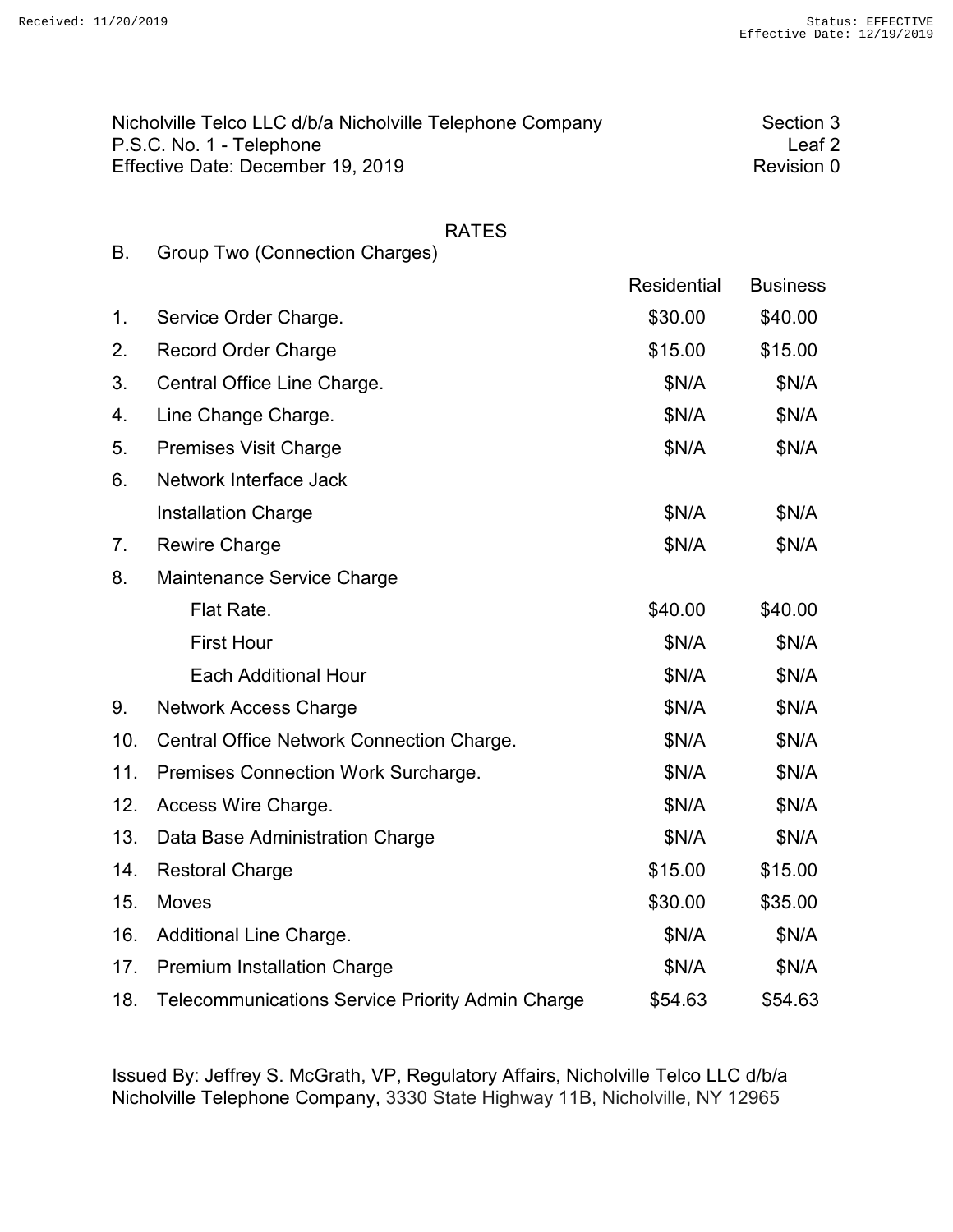| Nicholville Telco LLC d/b/a Nicholville Telephone Company | Section 3  |
|-----------------------------------------------------------|------------|
| P.S.C. No. 1 - Telephone                                  | Leaf 3     |
| Effective Date: December 19, 2019                         | Revision 0 |

C. Group Three (Construction Charges)

- 1. Annual Wireline Pole Attachment Rate \$14.55
- 2. Annual Wireless Pole Attachment Rate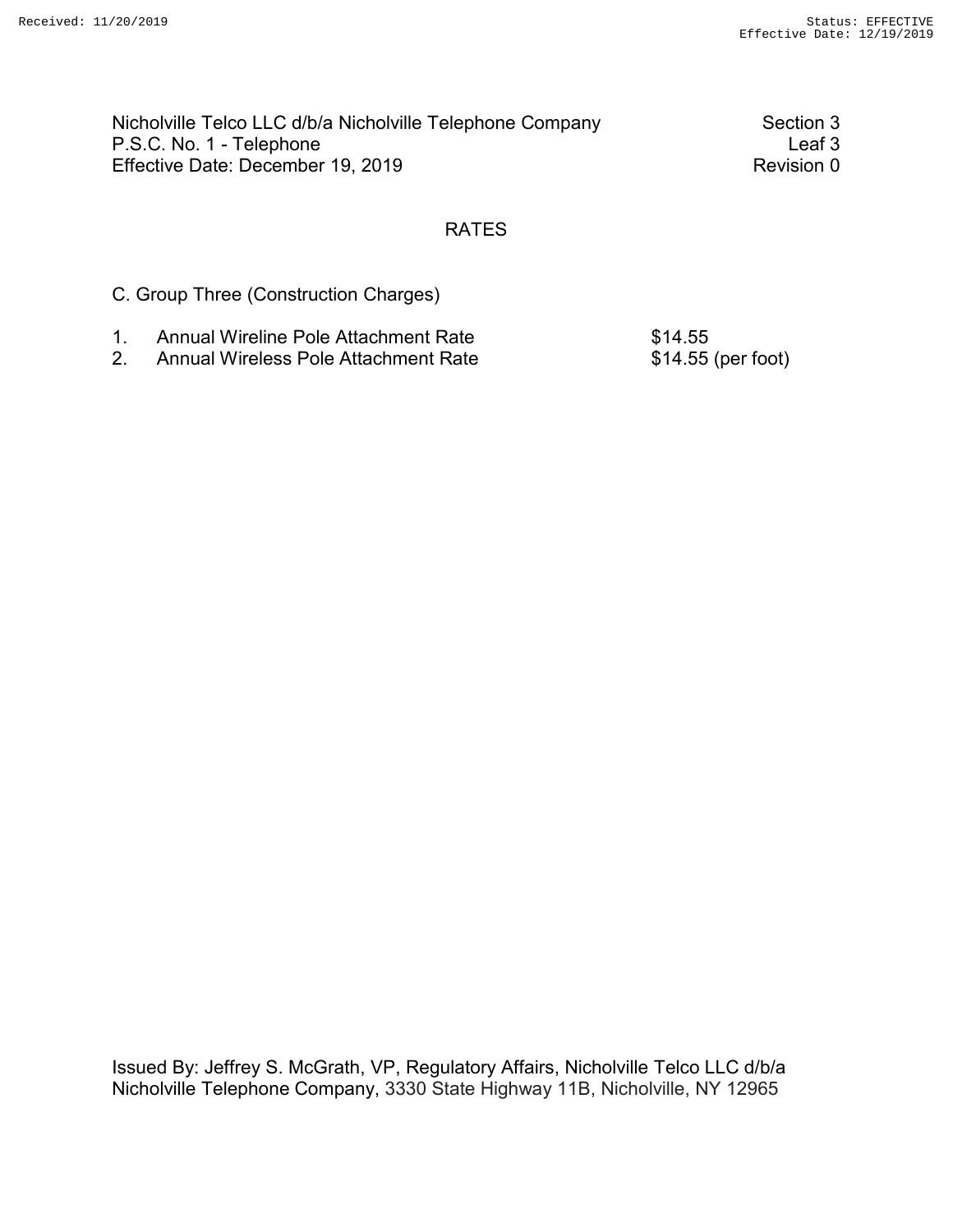| Nicholville Telco LLC d/b/a Nicholville Telephone Company | Section 3  |
|-----------------------------------------------------------|------------|
| P.S.C. No. 1 - Telephone                                  | Leaf 4     |
| Effective Date: December 19, 2019                         | Revision 0 |

# D. Group Four (Billing)

|                |                                          | <b>Residential Business</b> |       |
|----------------|------------------------------------------|-----------------------------|-------|
| 1 <sub>1</sub> | <b>Monthly Multiple Bill Charge</b>      | \$N/A                       | \$N/A |
| 2.             | <b>Maximum Number of Duplicate Bills</b> | N/A                         | N/A   |
| 3.             | Dial-A-Visit Message Detail Charge       | \$N/A                       | \$N/A |
| 4.             | <b>Special Billing Detail Charge</b>     | \$N/A                       | \$N/A |
| 5.             | Monthly Large Print Bill Charge          | \$N/A                       | \$N/A |
| 6.             | Government Voucher Charge                | \$N/A                       | \$N/A |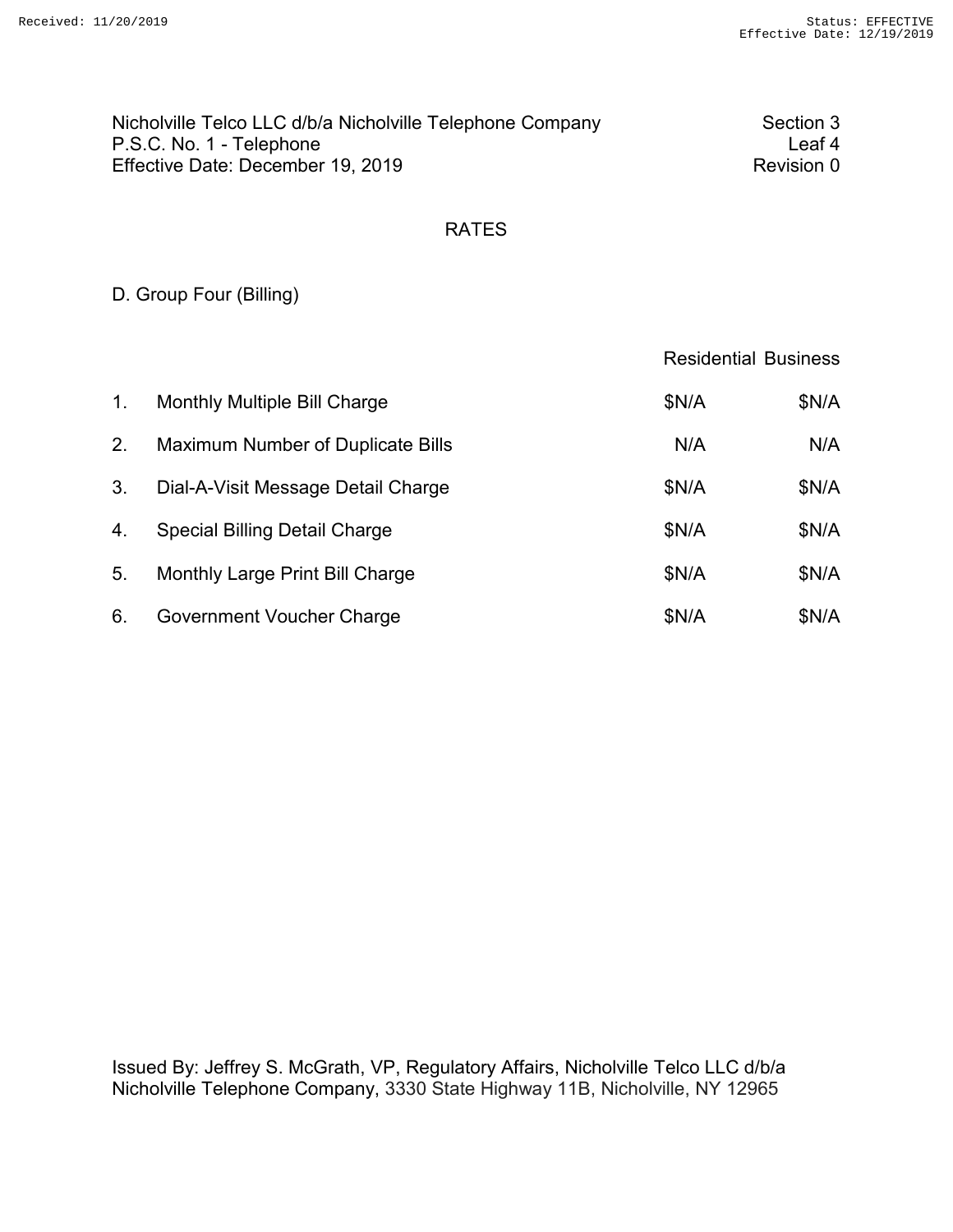Nicholville Telco LLC d/b/a Nicholville Telephone Company Section 3<br>P.S.C. No. 1 - Telephone Leaf 5 P.S.C. No. 1 - Telephone Effective Date: December 19, 2019 Revision 0

### RATES

E. Group Five (Interconnection)

NO RATES FOR THIS SECTION AT THIS TIME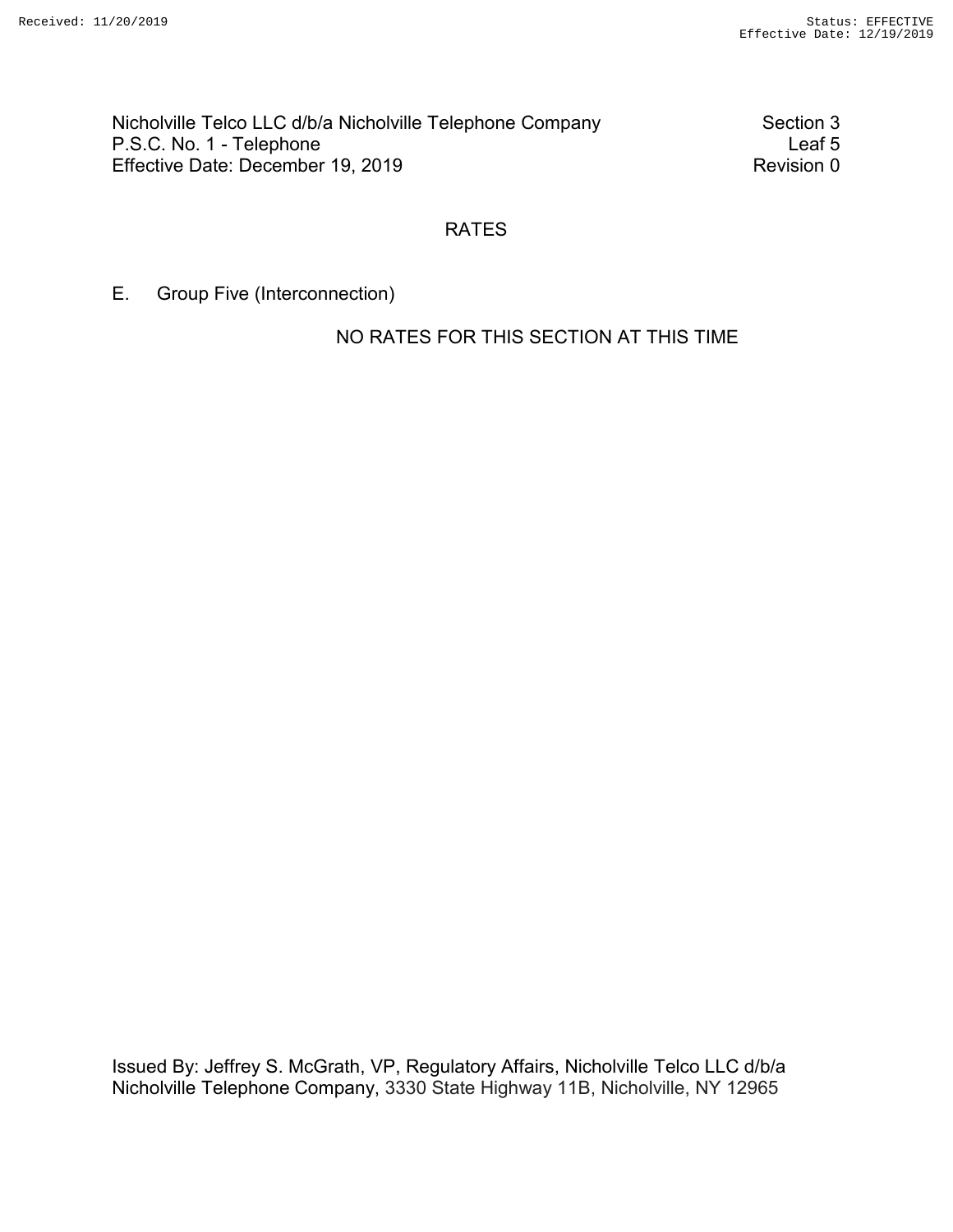| Nicholville Telco LLC d/b/a Nicholville Telephone Company<br>P.S.C. No. 1 - Telephone<br>Effective Date: December 19, 2019 |             | Section 3<br>Leaf <sub>6</sub><br>Revision 0 |
|----------------------------------------------------------------------------------------------------------------------------|-------------|----------------------------------------------|
| <b>RATES</b>                                                                                                               |             |                                              |
| F.<br>Group Six (Local Exchange Services)<br>Nicholville                                                                   |             |                                              |
| Flat Rate Exchange Service (Basic Service)                                                                                 | Residential | <b>Business</b>                              |
| <b>Individual Line</b>                                                                                                     | \$22.67     | \$25.29                                      |
| Multi-Premises (per premises)                                                                                              | \$N/A       | \$25.29                                      |
| <b>Trunk Rate</b>                                                                                                          | \$N/A       | \$N/A                                        |
| <b>Joint User Service</b>                                                                                                  | \$N/A       | \$N/A                                        |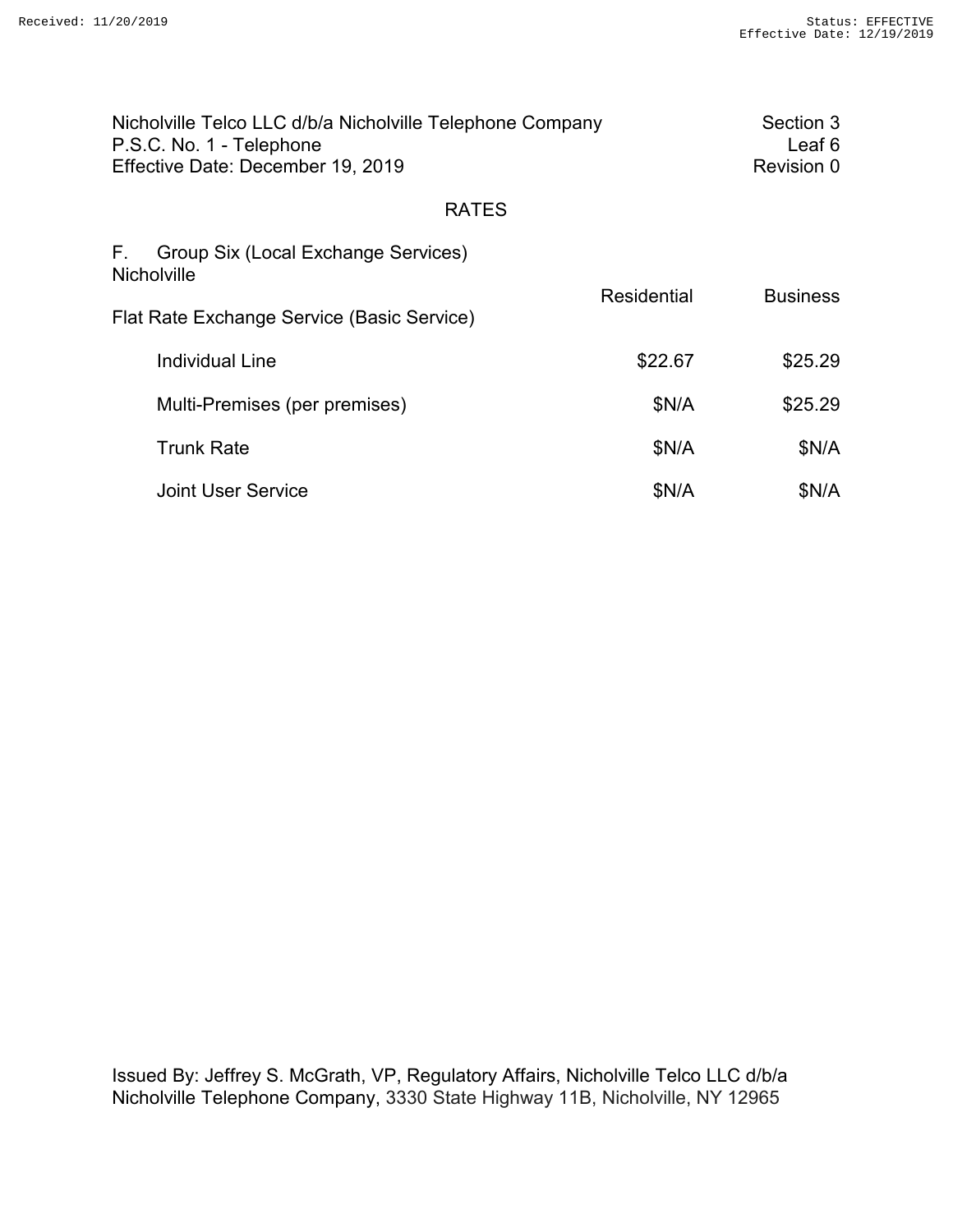| Nicholville Telco LLC d/b/a Nicholville Telephone Company<br>P.S.C. No. 1 - Telephone<br>Effective Date: December 19, 2019 |                    | Section 3<br>Leaf <sub>7</sub><br>Revision 0 |
|----------------------------------------------------------------------------------------------------------------------------|--------------------|----------------------------------------------|
| <b>RATES</b>                                                                                                               |                    |                                              |
| F.<br>Group Six (Local Exchange Services)<br>Winthrop                                                                      |                    |                                              |
| Flat Rate Exchange Service (Basic Service)                                                                                 | <b>Residential</b> | <b>Business</b>                              |
| <b>Individual Line</b>                                                                                                     | \$23.00            | \$26.28                                      |
| Multi-Premises (per premises)                                                                                              | \$N/A              | \$26.28                                      |
| <b>Trunk Rate</b>                                                                                                          | \$N/A              | \$N/A                                        |
| <b>Joint User Service</b>                                                                                                  | \$N/A              | \$N/A                                        |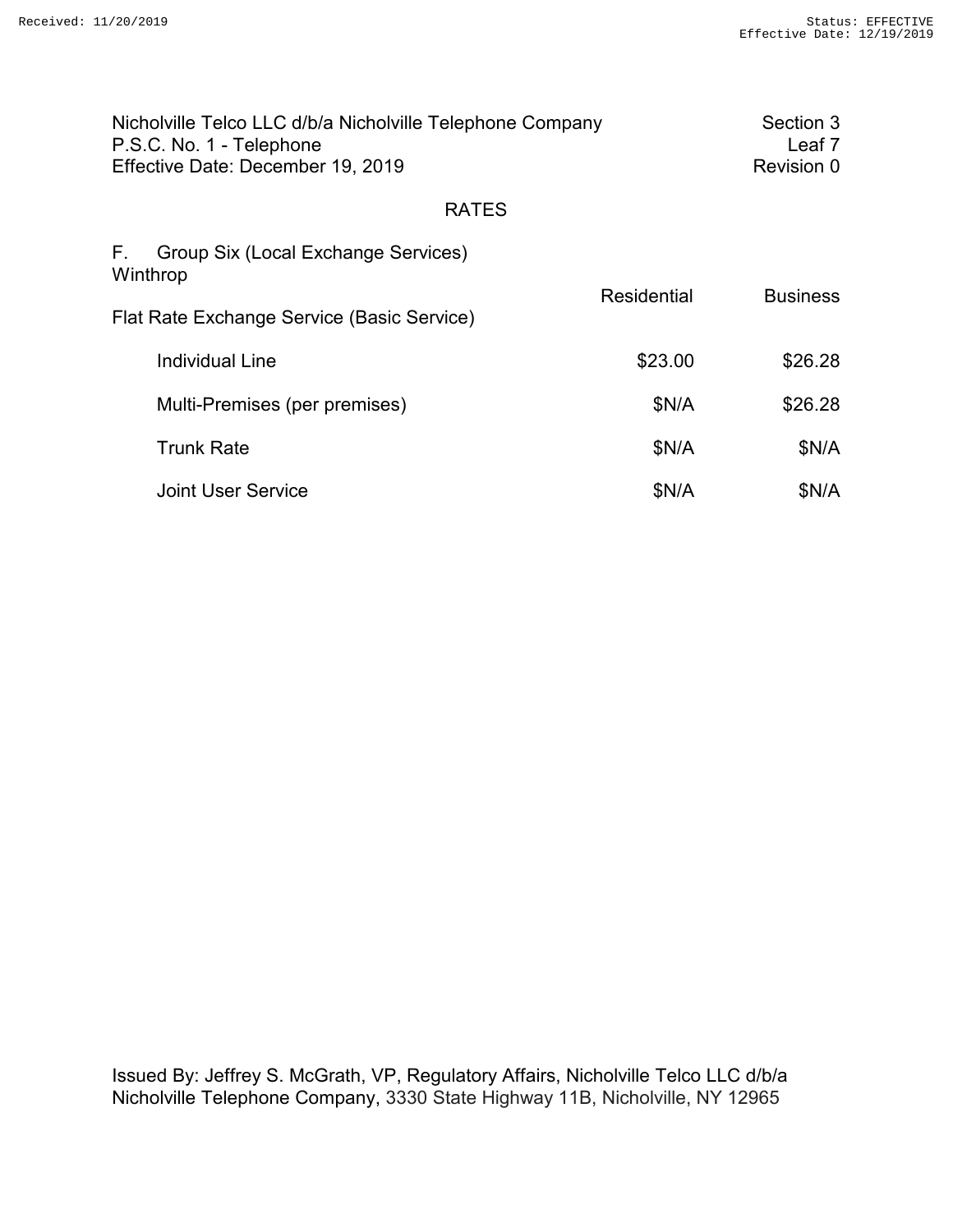| Nicholville Telco LLC d/b/a Nicholville Telephone Company<br>P.S.C. No. 1 - Telephone<br>Effective Date: December 19, 2019 |                                         |             | Section 3<br>Leaf <sub>8</sub><br>Revision 0 |                 |
|----------------------------------------------------------------------------------------------------------------------------|-----------------------------------------|-------------|----------------------------------------------|-----------------|
|                                                                                                                            | <b>RATES</b>                            |             |                                              |                 |
| F.                                                                                                                         | Group Six (Local Exchange Services)     |             |                                              |                 |
|                                                                                                                            | Nicholville & Winthrop                  |             |                                              |                 |
|                                                                                                                            |                                         | Residential |                                              | <b>Business</b> |
|                                                                                                                            | <b>Seasonal Service</b>                 |             |                                              |                 |
|                                                                                                                            | <b>Option One</b>                       |             |                                              |                 |
|                                                                                                                            | <b>Minimum Period of Service</b>        | 6 MTH       |                                              | 6 MTH           |
|                                                                                                                            | Minimum Regular Service Period          | 1 MTH       |                                              | 1 MTH           |
|                                                                                                                            | <b>Maximum Seasonal Service Period</b>  | 6 MTH       |                                              | 6 MTH           |
|                                                                                                                            | <b>Discount Rate</b>                    | 50%         |                                              | 50%             |
|                                                                                                                            | <b>Reconnection Charge</b>              | \$N/A       |                                              | \$N/A           |
|                                                                                                                            | <b>Option Two</b>                       |             |                                              |                 |
|                                                                                                                            | <b>Regular Service Period</b>           | May 1       | to                                           | Oct 31          |
|                                                                                                                            | <b>Reconnection Charge</b>              | \$15.00     |                                              | \$15.00         |
|                                                                                                                            | <b>Suspended Service</b>                |             |                                              |                 |
|                                                                                                                            | <b>Maximum Suspended Service Period</b> | N/A         |                                              | N/A             |
|                                                                                                                            | <b>Discount Rate</b>                    | N/A         |                                              | N/A             |
|                                                                                                                            | <b>Individual Line</b>                  | \$N/A       |                                              | \$N/A           |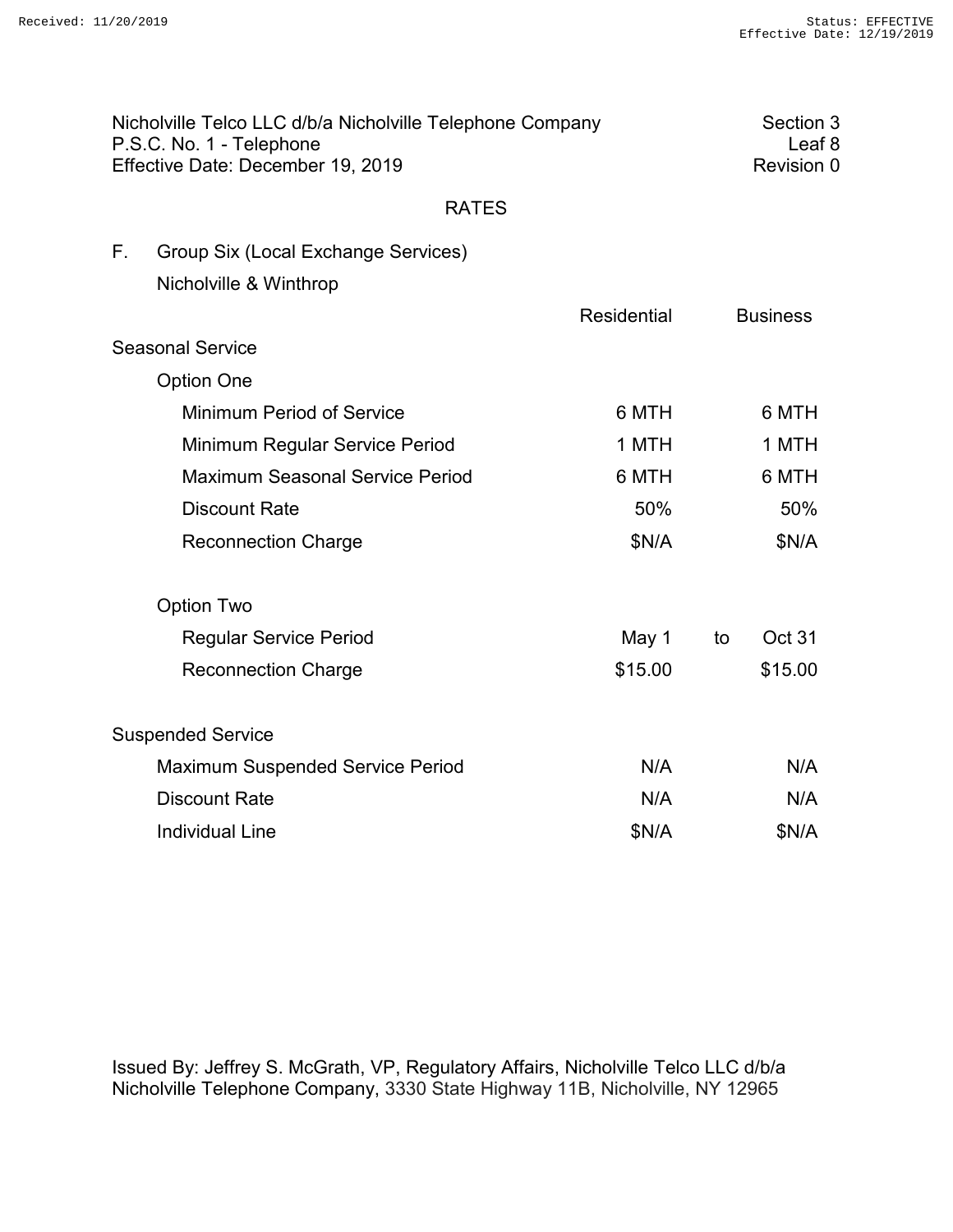| Nicholville Telco LLC d/b/a Nicholville Telephone Company<br>P.S.C. No. 1 - Telephone<br>Effective Date: December 19, 2019 |                                                       |                      | Section 3<br>Leaf <sub>9</sub><br>Revision 0 |
|----------------------------------------------------------------------------------------------------------------------------|-------------------------------------------------------|----------------------|----------------------------------------------|
|                                                                                                                            | <b>RATES</b>                                          |                      |                                              |
| F.                                                                                                                         | Group Six (Local Exchange Services)                   |                      |                                              |
|                                                                                                                            | All Exchanges                                         |                      |                                              |
|                                                                                                                            | <b>Direct Inward Dialing Service</b>                  |                      |                                              |
|                                                                                                                            | <b>Monthly Trunk Rate</b>                             | \$33.00              |                                              |
|                                                                                                                            | <b>Monthly Directory Rate</b><br>(per 10 DID numbers) | \$5.00               |                                              |
|                                                                                                                            | <b>Off-Premises Extension Service</b>                 | Residential          | <b>Business</b>                              |
|                                                                                                                            | <b>Monthly Rate</b>                                   | \$ N/A               | \$ N/A                                       |
|                                                                                                                            | Monthly Exchange Access Line Mileage Charges          |                      |                                              |
|                                                                                                                            | Individual (per 1/4 mile)                             | \$ N/A               | \$ N/A                                       |
|                                                                                                                            | Two-Party (per 1/4 mile)                              | \$ N/A               | \$ N/A                                       |
|                                                                                                                            | Trunk (per 1/4 mile)                                  | \$ N/A               | \$ N/A                                       |
|                                                                                                                            |                                                       | Per 1/4 Mile<br>Rate | Minimum<br>Rate                              |
|                                                                                                                            | Off-Premises Extension Service (per 1/4 mile)         |                      |                                              |
|                                                                                                                            | <b>General Distribution</b>                           | \$2.95               | \$2.95                                       |
|                                                                                                                            | <b>Non-General Distribution</b>                       | \$1.00               | \$1.00                                       |
|                                                                                                                            | Interexchange                                         | \$2.95               | \$2.95                                       |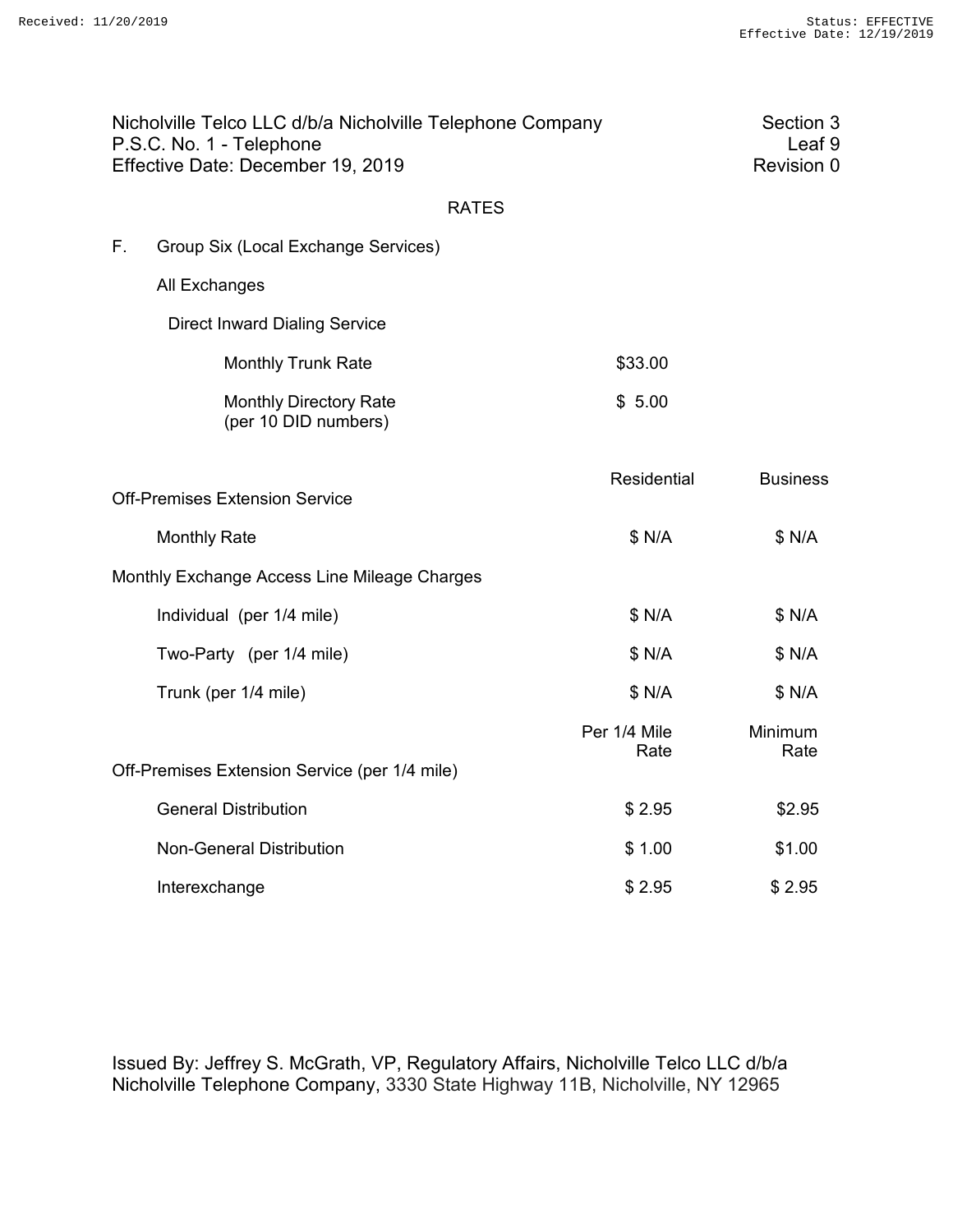| Nicholville Telco LLC d/b/a Nicholville Telephone Company | Section 3  |
|-----------------------------------------------------------|------------|
| P.S.C. No. 1 - Telephone                                  | Leaf 10    |
| Effective Date: December 19, 2019                         | Revision 0 |

| F. |  |  | Group Six (Local Exchange Services) |  |
|----|--|--|-------------------------------------|--|
|----|--|--|-------------------------------------|--|

All Exchanges

Foreign Exchange Service

| Mileage Rates                    | Monthly<br>Rate | Minimum<br>Rate |
|----------------------------------|-----------------|-----------------|
| <b>Intracompany Circuits</b>     |                 |                 |
| Adjacent Exchanges With Toll*    | \$N/A           | \$N/A           |
| Adjacent Exchanges W/O Toll*     | \$1.50          | \$1.50          |
| Non-adjacent Exchanges With Toll | \$1.50          | \$1.50          |
| Non-adjacent Exchanges W/O Toll  | \$1.50          | \$1.50          |
| <b>Intercompany Circuits</b>     |                 |                 |
| Adjacent Exchanges With Toll*    | \$3.50          | \$3.50          |
| Adjacent Exchanges W/O Toll*     | \$1.50          | \$1.50          |
| <b>Toll Substitute Charge</b>    |                 |                 |
| <b>Regular Access Line</b>       |                 | \$N/A           |
| <b>Tie Line</b>                  |                 | \$N/A           |
| <b>Administrative Charge</b>     |                 | \$2.50          |

\* Billed in 1/4 mile increments in addition to 50% of the monthly exchange access line rate applicable in the serving exchange.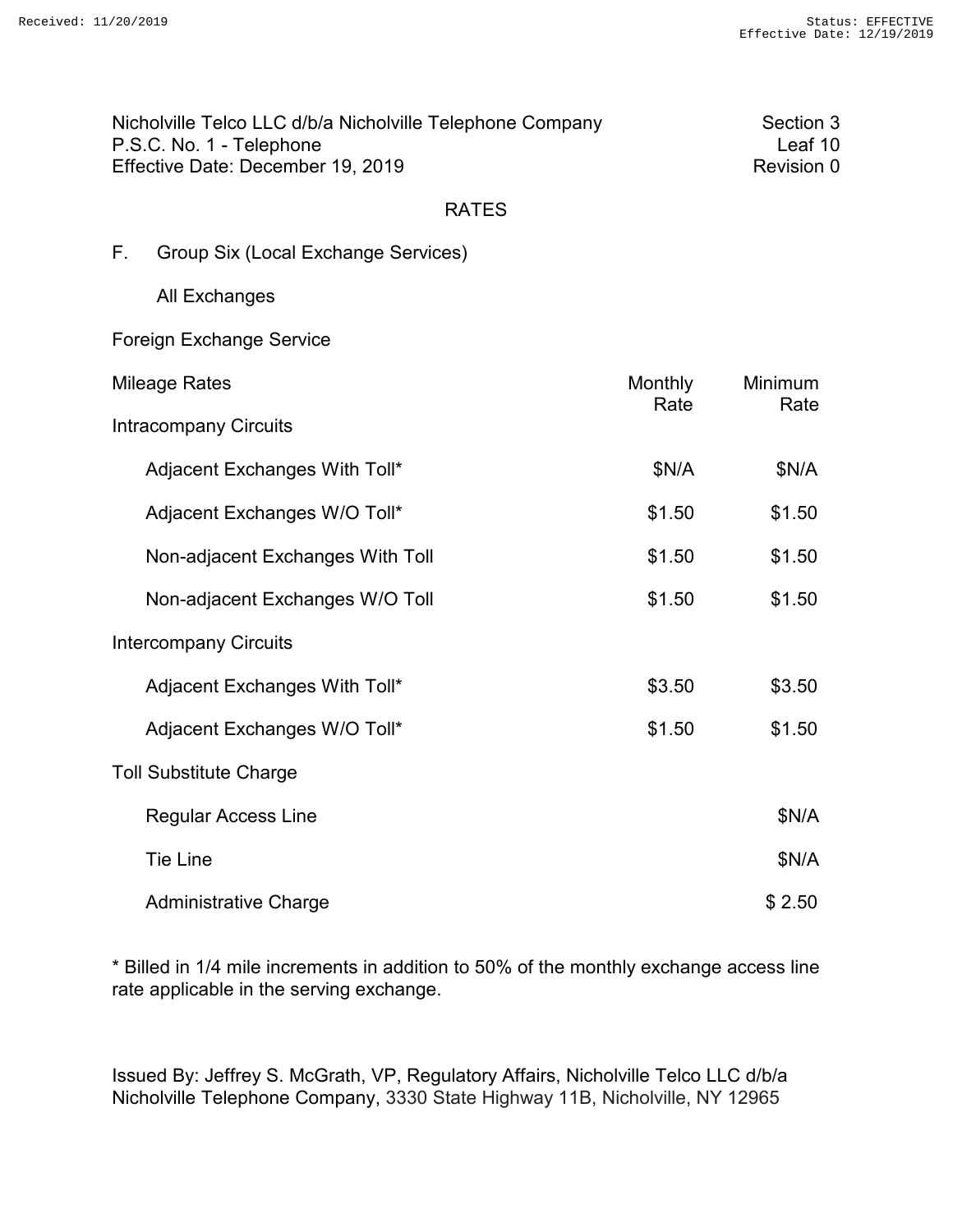| Nicholville Telco LLC d/b/a Nicholville Telephone Company | Section 3  |
|-----------------------------------------------------------|------------|
| P.S.C. No. 1 - Telephone                                  | l eaf 11   |
| Effective Date: December 19, 2019                         | Revision 0 |

# G. Group Seven (Supplemental Services)

|    |                                          |        | <b>Residential</b> | <b>Business</b> |        |
|----|------------------------------------------|--------|--------------------|-----------------|--------|
|    |                                          | Min    | Max                | Min             | Max    |
| 1. | <b>Touch Tone</b>                        | \$0.00 | \$0.00             | \$0.00          | \$0.00 |
| 2. | <b>Custom Calling Service</b>            |        |                    |                 |        |
|    | Call Waiting                             | \$.95  | \$4.00             | \$1.50          | \$5.00 |
|    | <b>Cancel Call Waiting</b>               | \$N/A  | \$N/A              | \$N/A           | \$N/A  |
|    | Call Waiting w/ Cancel Call Waiting      | \$.95  | \$4.00             | \$1.50          | \$5.00 |
|    | <b>Call Forwarding</b>                   | \$.95  | \$4.00             | \$1.50          | \$5.00 |
|    | <b>Call Forward-Busy</b>                 | \$.50  | \$3.00             | \$.50           | \$3.00 |
|    | <b>Call Forward-Don't Answer</b>         | \$.50  | \$3.00             | \$.50           | \$3.00 |
|    | Call Forward-Busy or Don't Answer \$1.00 |        | \$6.00             | \$1.00          | \$6.00 |
|    | Three Way Calling                        | \$.95  | \$4.00             | \$1.50          | \$5.50 |
|    | Speed Calling 8-Code                     | \$.95  | \$4.00             | \$1.50          | \$5.00 |
|    | Speed Calling 30-Code                    | \$1.50 | \$5.50             | \$2.50          | \$6.50 |
|    | <b>Call Restriction</b>                  | \$1.50 | \$6.50             | \$2.50          | \$7.50 |
|    | Intercom Calling                         | \$.95  | \$3.00             | \$1.50          | \$4.50 |
|    | <b>Call Transfer</b>                     | \$N/A  | \$N/A              | \$N/A           | \$N/A  |
|    | <b>Reminder Service</b>                  | \$N/A  | \$N/A              | \$N/A           | \$N/A  |
|    | <b>Hot Line</b>                          | \$.95  | \$3.00             | \$1.50          | \$4.50 |
|    | <b>Warm Line</b>                         | \$.95  | \$3.00             | \$1.50          | \$4.50 |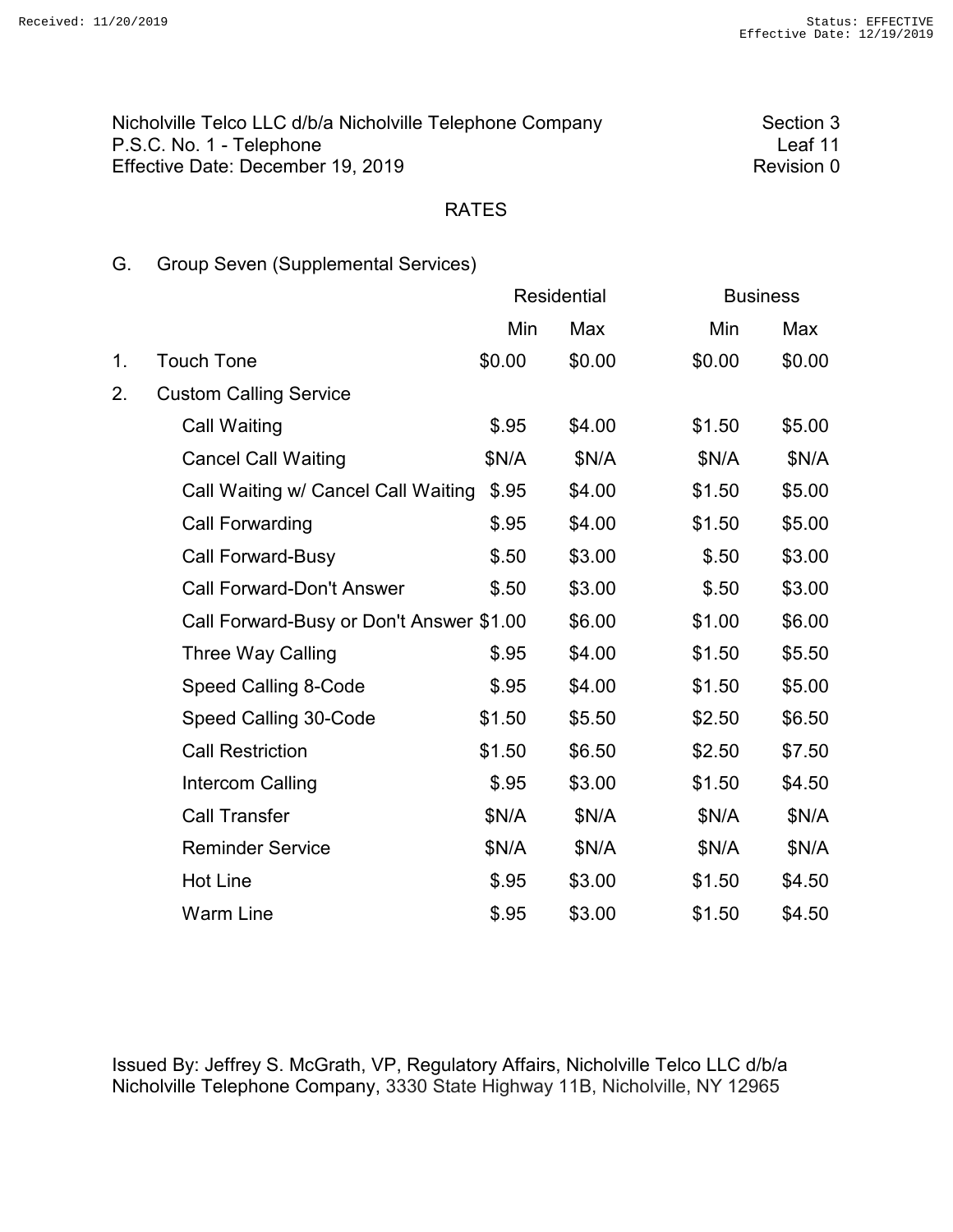| Nicholville Telco LLC d/b/a Nicholville Telephone Company | Section 3  |
|-----------------------------------------------------------|------------|
| P.S.C. No. 1 - Telephone                                  | Leaf 12    |
| Effective Date: December 19, 2019                         | Revision 0 |

# G. Group Seven (Supplemental Services)

|    |                                                  | <b>Residential</b> |        |        | <b>Business</b> |  |
|----|--------------------------------------------------|--------------------|--------|--------|-----------------|--|
|    |                                                  | Min                | Max    | Min    | Max             |  |
| 2. | Custom Calling Service (Cont'd)                  |                    |        |        |                 |  |
|    | <b>Consultation Hold</b>                         | \$N/A              | \$N/A  | \$N/A  | \$N/A           |  |
|    | <b>Last Number Redial</b>                        | \$N/A              | \$N/A  | \$N/A  | \$N/A           |  |
|    | Hold                                             | \$N/A              | \$N/A  | \$N/A  | \$N/A           |  |
|    | <b>Distinctive Ringing</b>                       | \$1.00             | \$8.00 | \$2.00 | \$10.00         |  |
|    | <b>Call Forwarding USP</b>                       | \$N/A              | \$N/A  | \$N/A  | \$N/A           |  |
|    | <b>Call Forwarding Override</b>                  | \$N/A              | \$N/A  | \$N/A  | \$N/A           |  |
|    | Call Forwarding -<br><b>Remote Reprogramming</b> | \$.50              | \$5.00 | \$.70  | \$6.00          |  |
|    | <b>Toll Call Forwarding</b>                      | \$N/A              | \$N/A  | \$N/A  | N/A             |  |
|    | <b>Two Feature Discount</b>                      | 20%                | 20%    | 20%    | 20%             |  |
|    | <b>Three Feature Discount</b>                    | 20%                | 20%    | 20%    | 20%             |  |
|    | Four or More Feature Discount                    | 20%                | 20%    | 20%    | 20%             |  |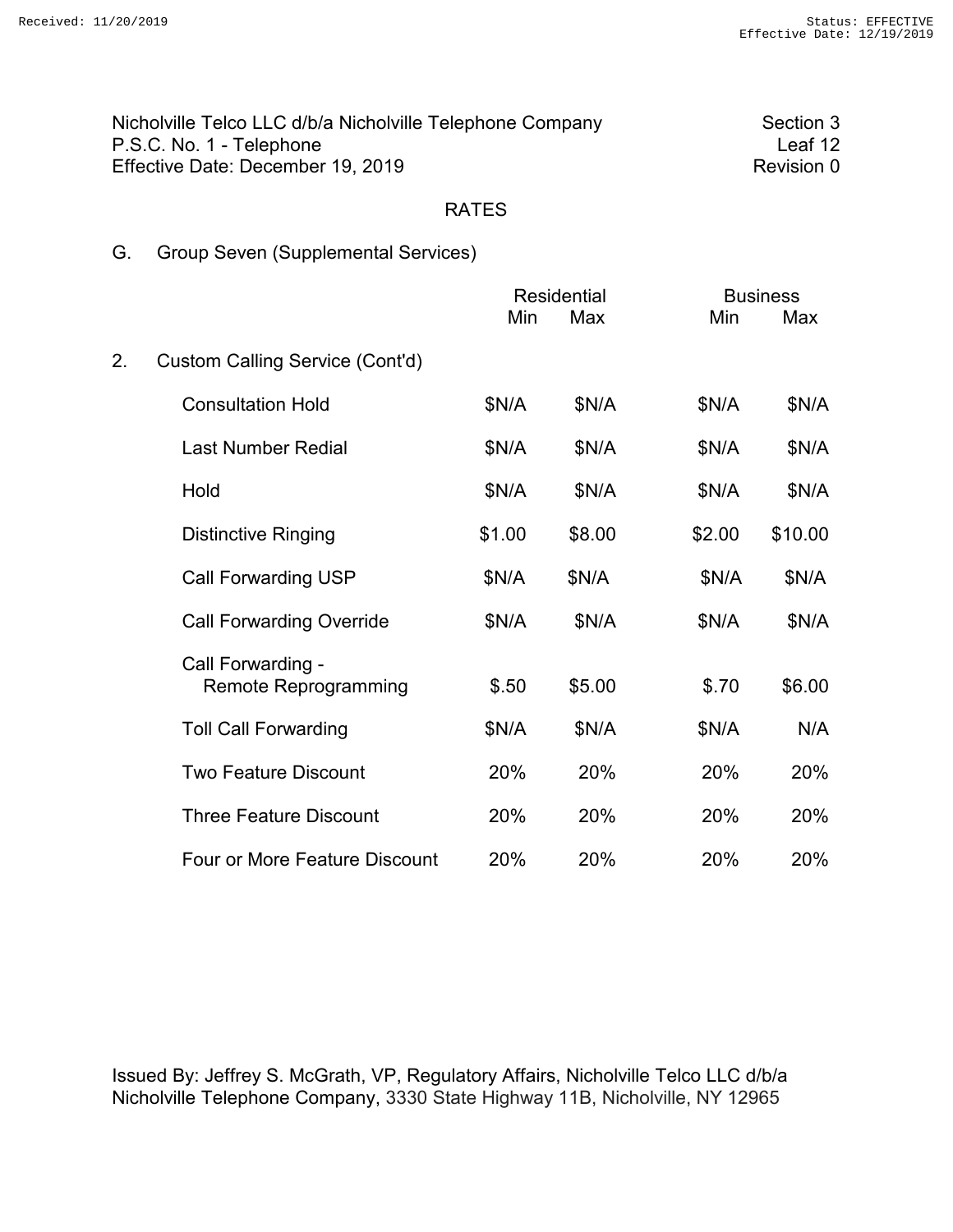| Nicholville Telco LLC d/b/a Nicholville Telephone Company | Section 3  |
|-----------------------------------------------------------|------------|
| P.S.C. No. 1 - Telephone                                  | Leaf 13    |
| Effective Date: December 19, 2019                         | Revision 0 |

### G. Group Seven (Supplemental Services)

3. Custom Calling Packages

|        | <b>Residential</b> |         | <b>Business</b> |
|--------|--------------------|---------|-----------------|
| Min    | Max                | Min     | Max             |
| \$7.95 | \$10.45            | \$9.95  | \$12.45         |
| \$8.95 | \$10.95            | \$11.45 | \$14.50         |
| \$9.95 | \$11.95            | \$12.95 | \$15.70         |
| \$7.00 | \$7.00             | \$10.00 | \$10.00         |
| \$6.80 | \$8.80             | \$9.60  | \$12.35         |
|        |                    |         |                 |

| Package One includes:  | Call ID, Basic VM, CF Busy/Don't Ans, CW w/ Cancel CW                         |
|------------------------|-------------------------------------------------------------------------------|
| Package Two includes:  | Call ID + Name, Basic VM, CF Busy/Don't Answer, CW w/                         |
|                        | Cancel CW                                                                     |
|                        | Package Three includes: Call ID + Name, Basic VM, CF Busy/Don't Answer, CW w/ |
|                        | Cancel CW, CW w/ Name + Number ID                                             |
| Package Four includes: | Call ID + Name, CW w/ Name + Number ID and Cancel CW                          |
| Package Five includes: | Call ID + Name, Basic VM, CF Busy/Don't Answer                                |

|                |                                                                        | <b>Residential</b> |          | <b>Business</b> |          |
|----------------|------------------------------------------------------------------------|--------------------|----------|-----------------|----------|
|                |                                                                        | Min                | Max      | Min             | Max      |
| 4.             | <b>Remote Call Forwarding</b>                                          | \$7.74             | \$11.10  | \$10.54         | \$14.00  |
| 5.             | <b>Multiline Hunt Service</b>                                          | \$N/A              | \$N/A    | \$N/A           | \$N/A    |
| 6.             | <b>Extended Number - Referral Service</b>                              | \$N/A              | \$N/A    | \$N/A           | \$N/A    |
| 7 <sub>1</sub> | <b>Data Security Service</b>                                           | \$N/A              | \$N/A    | \$N/A           | \$N/A    |
| 8.             | <b>Busy Verification</b>                                               | \$N/A              | \$N/A    | \$N/A           | \$N/A    |
| 9.             | <b>Interruption Service</b>                                            | \$N/A              | \$N/A    | \$N/A           | \$N/A    |
| 10.            | <b>Directory Assistance</b>                                            | \$.45              | \$.95    | \$.45           | \$.95    |
| 11.            | Directory Assistance Call Completion \$N/A                             |                    | \$N/A    | \$N/A           | \$N/A    |
| 12.            | <b>Critical Facilities</b><br>Administration Service per Hour \$120.00 |                    | \$200.00 | \$120.00        | \$250.00 |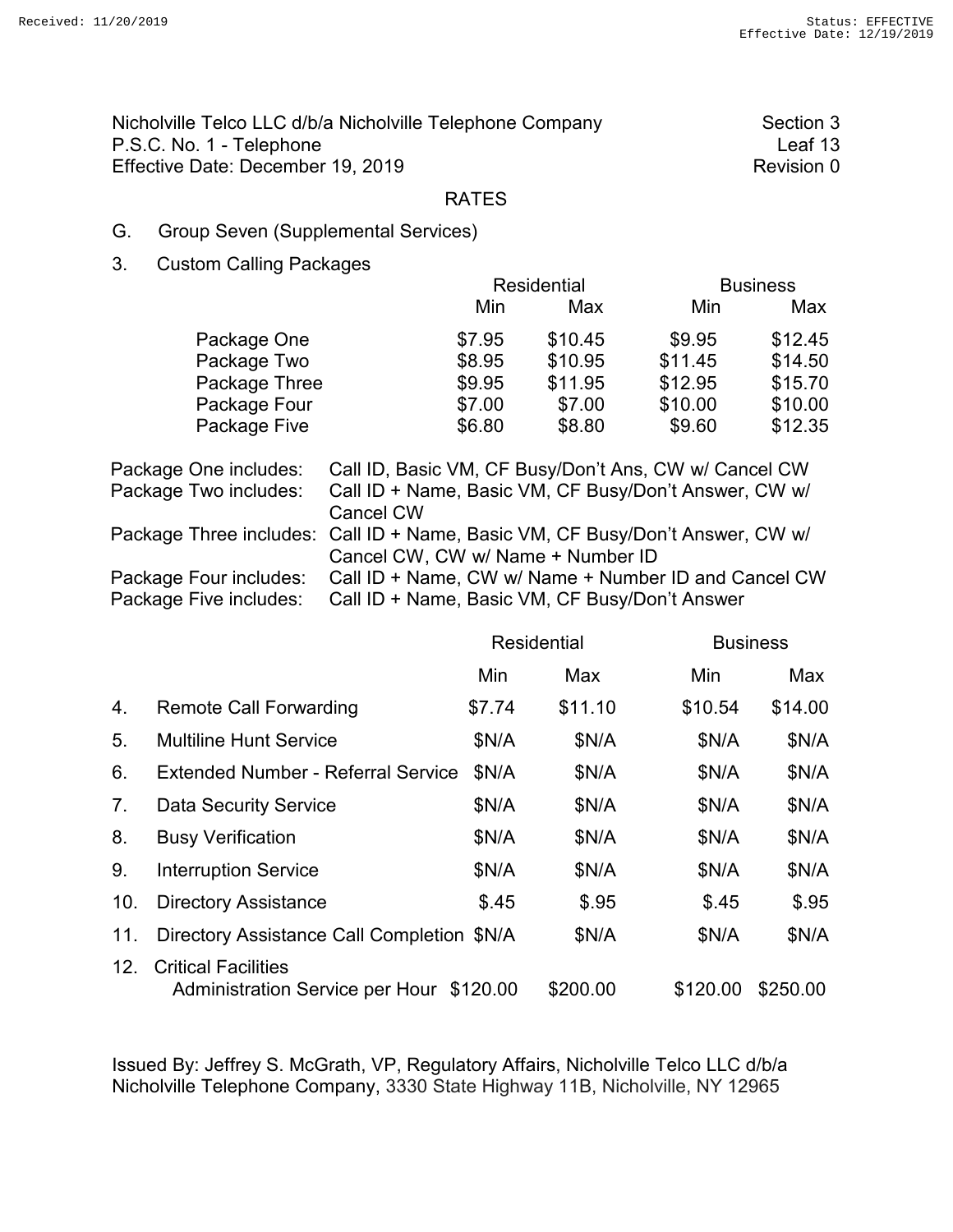| Nicholville Telco LLC d/b/a Nicholville Telephone Company | Section 3  |
|-----------------------------------------------------------|------------|
| P.S.C. No. 1 - Telephone                                  | l eaf 14   |
| Effective Date: December 19, 2019                         | Revision 0 |

| G.  | <b>Group Seven (Supplemental Services)</b> |                    |        |        |                 |  |
|-----|--------------------------------------------|--------------------|--------|--------|-----------------|--|
|     |                                            | <b>Residential</b> |        |        | <b>Business</b> |  |
|     |                                            | Min                | Max    | Min    | Max             |  |
| 11. | <b>Voice Mail Service</b>                  |                    |        |        |                 |  |
|     | <b>Basic Service</b>                       | \$2.00             | \$7.00 | \$3.00 | \$10.00         |  |
|     | <b>Added Retention</b>                     | \$1.00             | \$5.00 | \$1.00 | \$5.00          |  |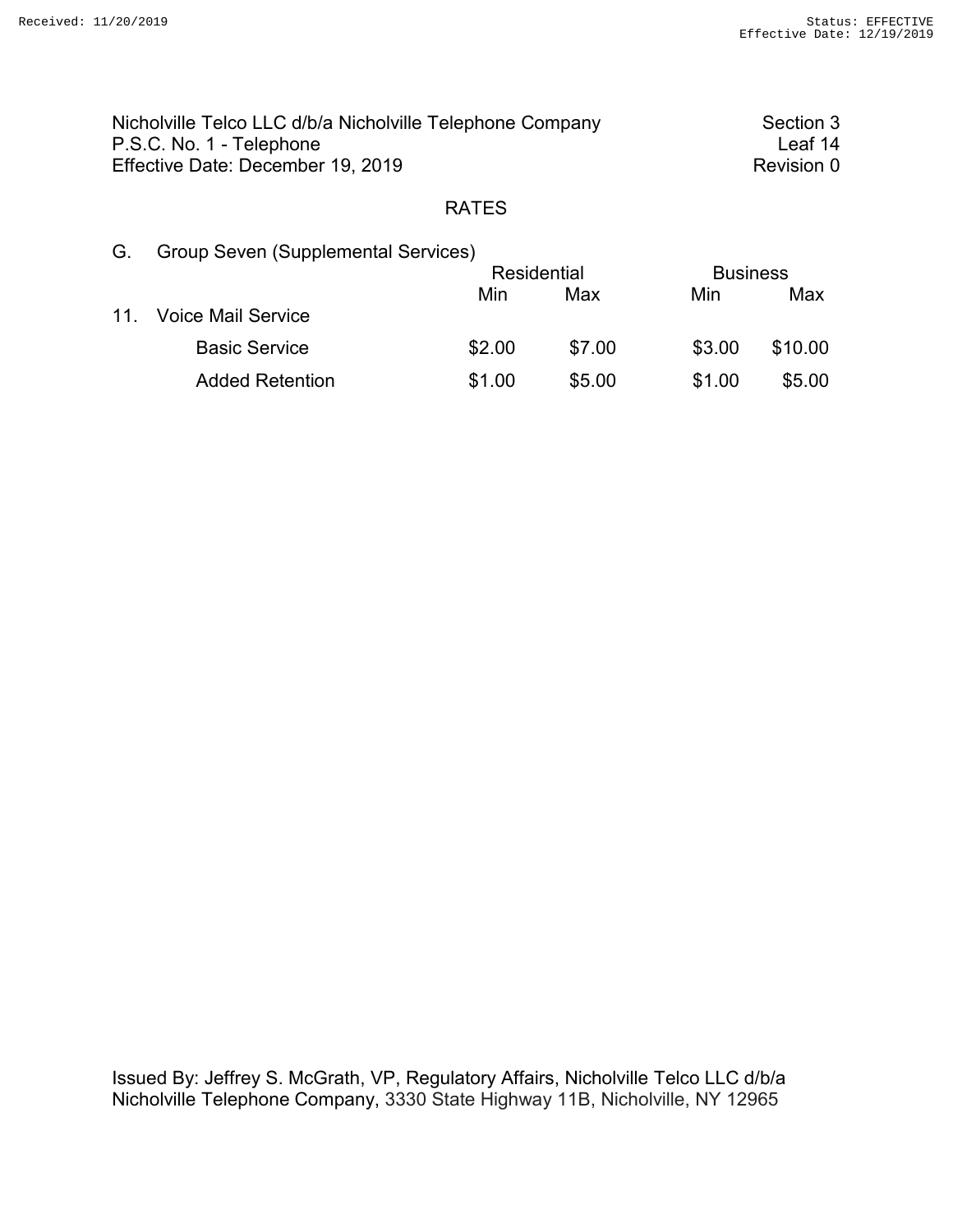| Nicholville Telco LLC d/b/a Nicholville Telephone Company | Section 3  |
|-----------------------------------------------------------|------------|
| P.S.C. No. 1 - Telephone                                  | Leaf 15    |
| Effective Date: December 19, 2019                         | Revision 0 |

### G. Group Seven (Supplemental Services)

|     |                                       | <b>Residential</b> |      | <b>Business</b> |       |
|-----|---------------------------------------|--------------------|------|-----------------|-------|
|     |                                       | Min                | Max  | Min             | Max   |
| 13. | <b>Class Services</b>                 |                    |      |                 |       |
|     | <b>Repeat Dialing</b>                 |                    |      |                 |       |
|     | Monthly                               | 1.00               | 8.00 | 2.00            | 10.00 |
|     | Per Use                               | .25                | 2.00 | .25             | 2.00  |
|     | <b>Call Return</b>                    |                    |      |                 |       |
|     | Monthly                               | 1.00               | 8.00 | 2.00            | 10.00 |
|     | Per Use                               | .25                | 2.00 | .25             | 2.00  |
|     | Call ID                               | 1.00               | 8.00 | 2.00            | 10.00 |
|     | Call ID + Name                        | 1.00               | 8.00 | 2.00            | 10.00 |
|     | <b>Priority Ringing</b>               | 1.00               | 8.00 | 2.00            | 10.00 |
|     | Call Waiting w/ Calling Name + No. ID | 1.00               | 8.00 | 2.00            | 10.00 |
|     | <b>Anonymous Call Rejection</b>       | 1.00               | 8.00 | 2.00            | 10.00 |
|     | <b>Preferred Call Forwarding</b>      | 1.00               | 8.00 | 2.00            | 10.00 |
|     | <b>Call Screening</b>                 | 1.00               | 8.00 | 2.00            | 10.00 |
|     | <b>Special Call Acceptance</b>        | 1.00               | 8.00 | 2.00            | 10.00 |
|     | <b>Additional Features:</b>           |                    |      |                 |       |
|     | Call Trace                            | 1.00               | 2.00 | 1.00            | 2.00  |
|     | Blocking Option Change Charge*        |                    |      |                 |       |
|     | <b>Per-Call Restrict</b>              | 5.00               | 5.00 | 5.00            | 5.00  |
|     | <b>Per-line Restrict</b>              | 5.00               | 5.00 | 5.00            | 5.00  |
|     | **Discounts:                          |                    |      |                 |       |
|     | <b>Two Feature Discount</b>           | .50                | 2.00 | .50             | 2.50  |
|     | <b>Three Feature Discount</b>         | 1.00               | 3.00 | 1.00            | 4.00  |
|     | <b>Four Feature Discount</b>          | 1.50               | 4.00 | 1.50            | 5.00  |

 \* A customer is entitled to change blocking options two times during the six-month period after Call ID services are available in the customers Central Office territory. A customer is also entitled to change two times if they are a new customer to the serving area of the Central Office territory. Customers electing the per-line blocking option after the initial six months or in excess of two changes within the six-month period will incur a non-recurring charge as specified above.

\* \* Discounts exclude Call ID and Call ID + Name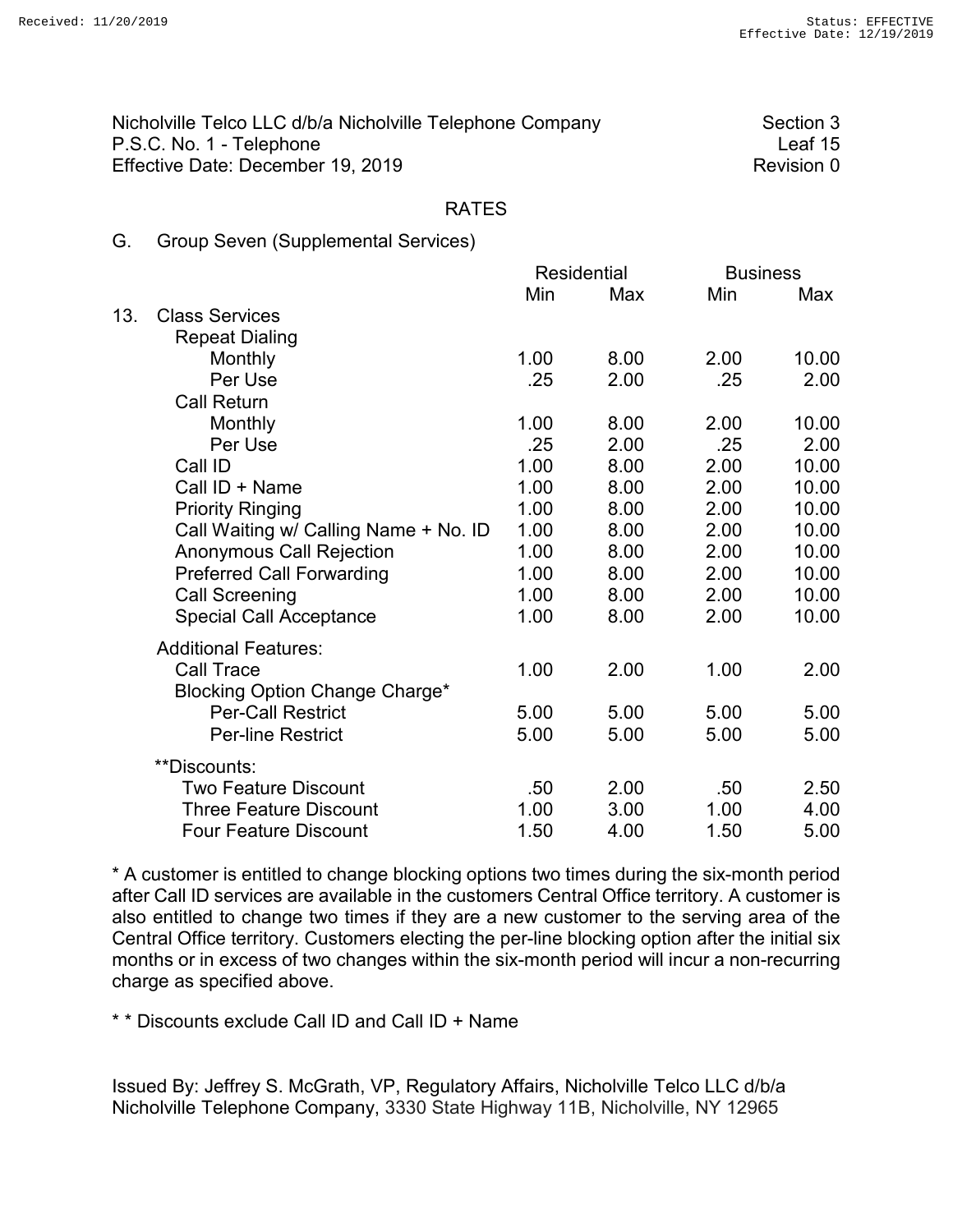|         | Nicholville Telco LLC d/b/a Nicholville Telephone Company<br>P.S.C. No. 1 - Telephone<br>Effective Date: December 19, 2019 |              | Section 3<br>Leaf 16<br>Revision 0 |  |
|---------|----------------------------------------------------------------------------------------------------------------------------|--------------|------------------------------------|--|
|         |                                                                                                                            | <b>RATES</b> |                                    |  |
| Η.      | <b>Group Eight (Private Line Service)</b>                                                                                  |              |                                    |  |
|         | 1. Switched 56 KBPS Service                                                                                                |              |                                    |  |
|         | <b>Non-Recurring Charge</b>                                                                                                |              |                                    |  |
|         | Service Establishment Charge (Per 1/4 hr.) \$9.00                                                                          |              |                                    |  |
|         | <b>Monthly Recurring Charges</b>                                                                                           | Minimum      | Maximum                            |  |
|         | <b>Measured Data Line</b>                                                                                                  | \$7.50       | \$9.50                             |  |
|         | <b>Common Equipment Charge</b>                                                                                             | \$7.50       | \$9.50                             |  |
|         | <b>Circuit Switched Data</b><br>Low Speed                                                                                  | \$27.09      | \$42.81                            |  |
|         | <b>Circuit Switched Data</b><br><b>High Speed</b>                                                                          | \$27.09      | \$42.81                            |  |
|         | Local Calls (per minute)                                                                                                   | \$.01        | \$.05                              |  |
| 2. ISDN |                                                                                                                            |              |                                    |  |
|         | <b>Non-Recurring Charges</b>                                                                                               |              |                                    |  |
|         | Service Establishment Charge (Per 1/4 hr) \$9.00                                                                           |              |                                    |  |
|         | <b>Monthly Recurring Charges</b>                                                                                           |              |                                    |  |
|         | PRI B Channel                                                                                                              | \$19.38      |                                    |  |
|         | PRI D Channel                                                                                                              | \$371.04     |                                    |  |
|         |                                                                                                                            |              |                                    |  |

3. The Company concurs with the rates filed by the New York Intrastate Access Settlement Pool in tariff PSC No. 1 - Telephone for all other private line service.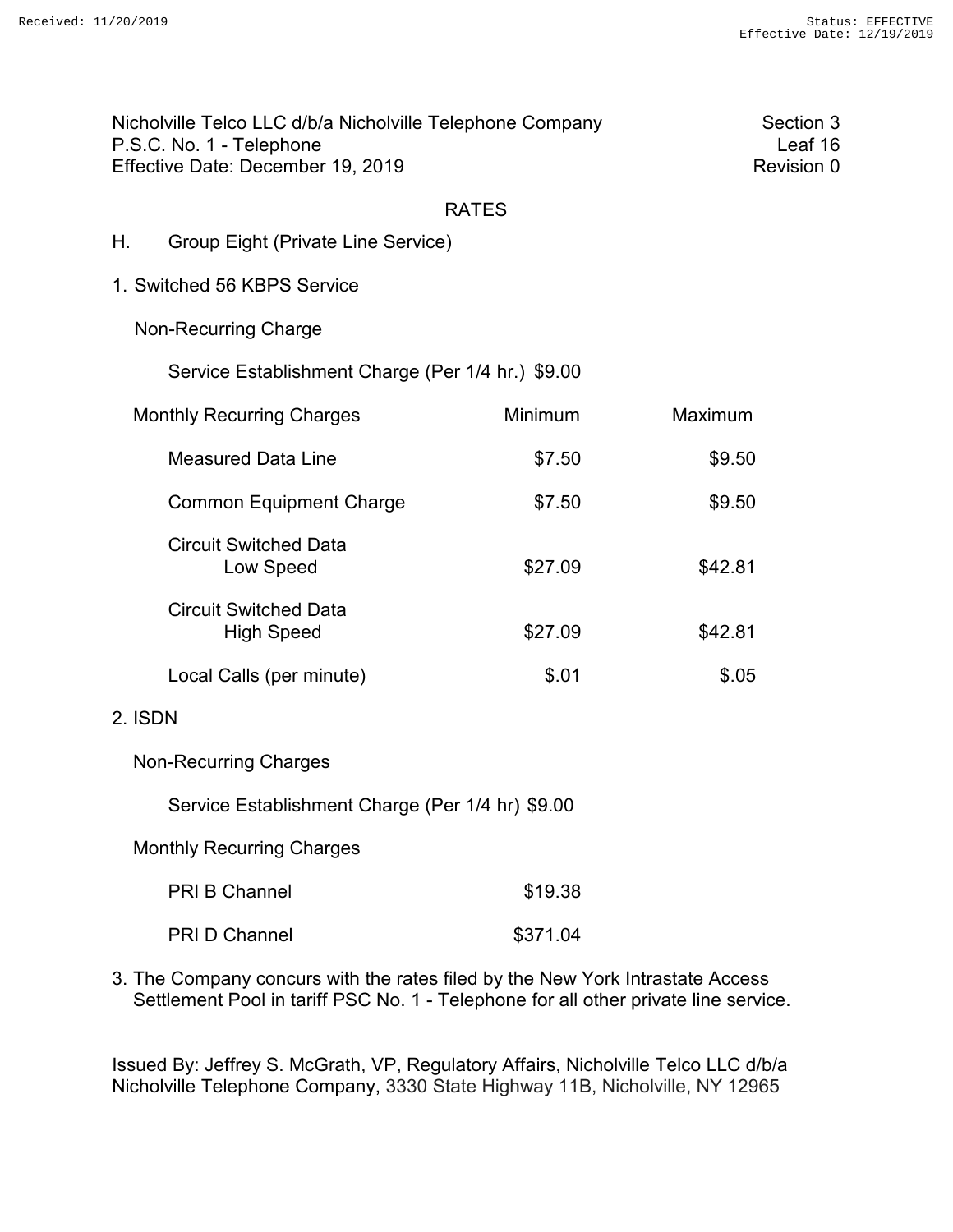Nicholville Telco LLC d/b/a Nicholville Telephone Company Section 3<br>P.S.C. No. 1 - Telephone P.S.C. No. 1 - Telephone Effective Date: December 19, 2019 Revision 0

I. Group Nine (Special Equipment, Services and Programs)

NO RATES FOR THIS SECTION AT THIS TIME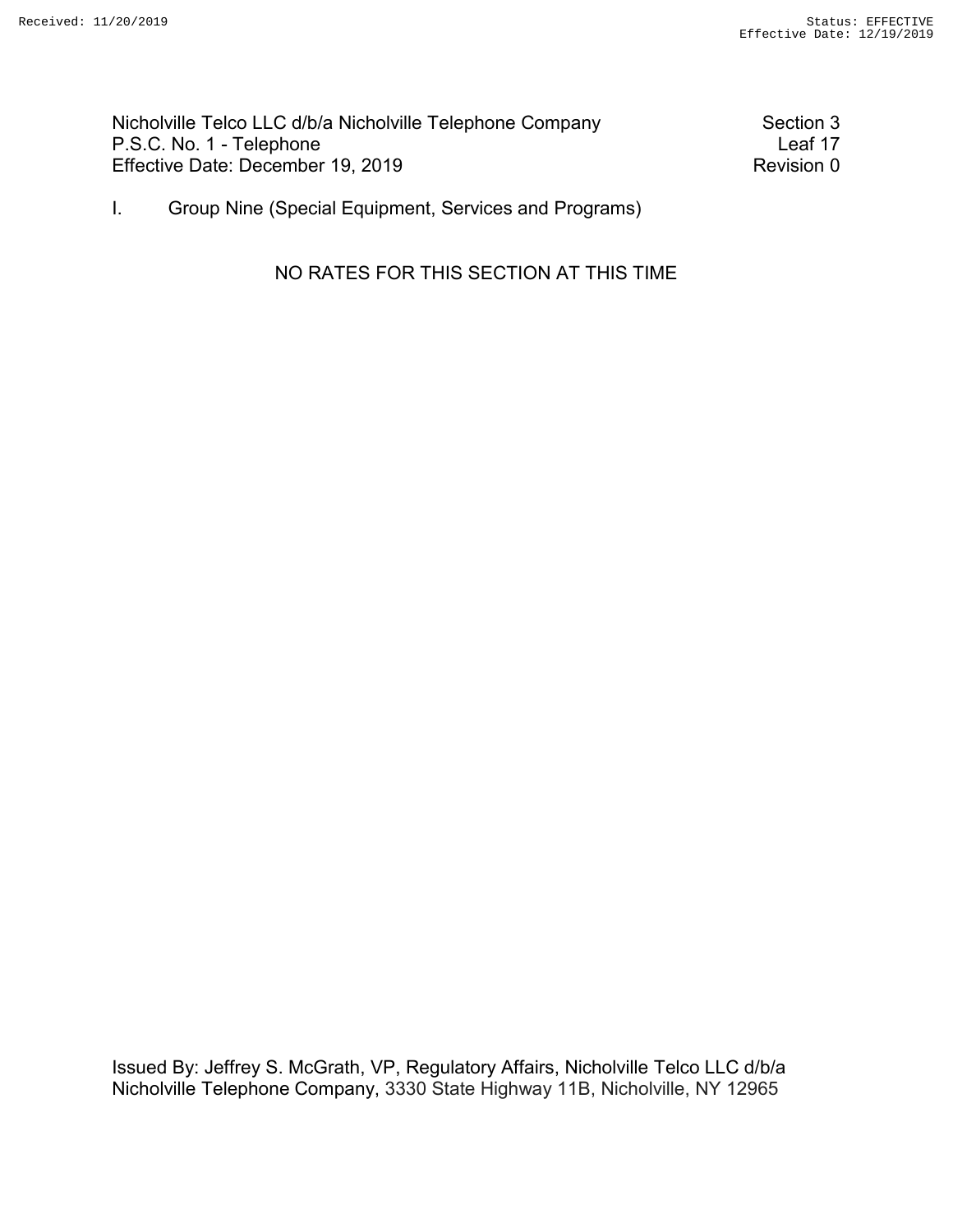|    | Nicholville Telco LLC d/b/a Nicholville Telephone Company<br>P.S.C. No. 1 - Telephone<br>Effective Date: December 19, 2019 | Section 3<br>Leaf 18<br>Revision 0 |
|----|----------------------------------------------------------------------------------------------------------------------------|------------------------------------|
|    | <b>RATES</b>                                                                                                               |                                    |
| J. | Group Ten (Pay Telephone Service)                                                                                          |                                    |
|    | <b>All Exchanges</b>                                                                                                       | <b>Monthly</b><br>Rate             |
| 1. | Public Access Line Service (For COCOT Services)                                                                            |                                    |
|    | <b>Monthly Flat Rate Service Charge</b>                                                                                    | Applicable B1 Rate                 |
|    | Monthly Message Rate Service Charge                                                                                        | \$ N/A                             |
|    | <b>Local Call Rate</b>                                                                                                     |                                    |
|    | <b>Untimed Message Rate</b>                                                                                                | \$ N/A                             |
|    | <b>Call Allowance</b>                                                                                                      | N/A                                |
|    | <b>Timed Message Rate</b>                                                                                                  |                                    |
|    | <b>First N/A Minutes</b>                                                                                                   | \$ N/A                             |
|    | Each Additional N/A Minutes                                                                                                | \$ N/A                             |
|    | <b>Outgoing Screening</b>                                                                                                  | \$ N/A                             |
|    | <b>Incoming Blocking</b>                                                                                                   | \$ N/A                             |
|    | <b>Coin Supervision</b>                                                                                                    | \$8.00                             |